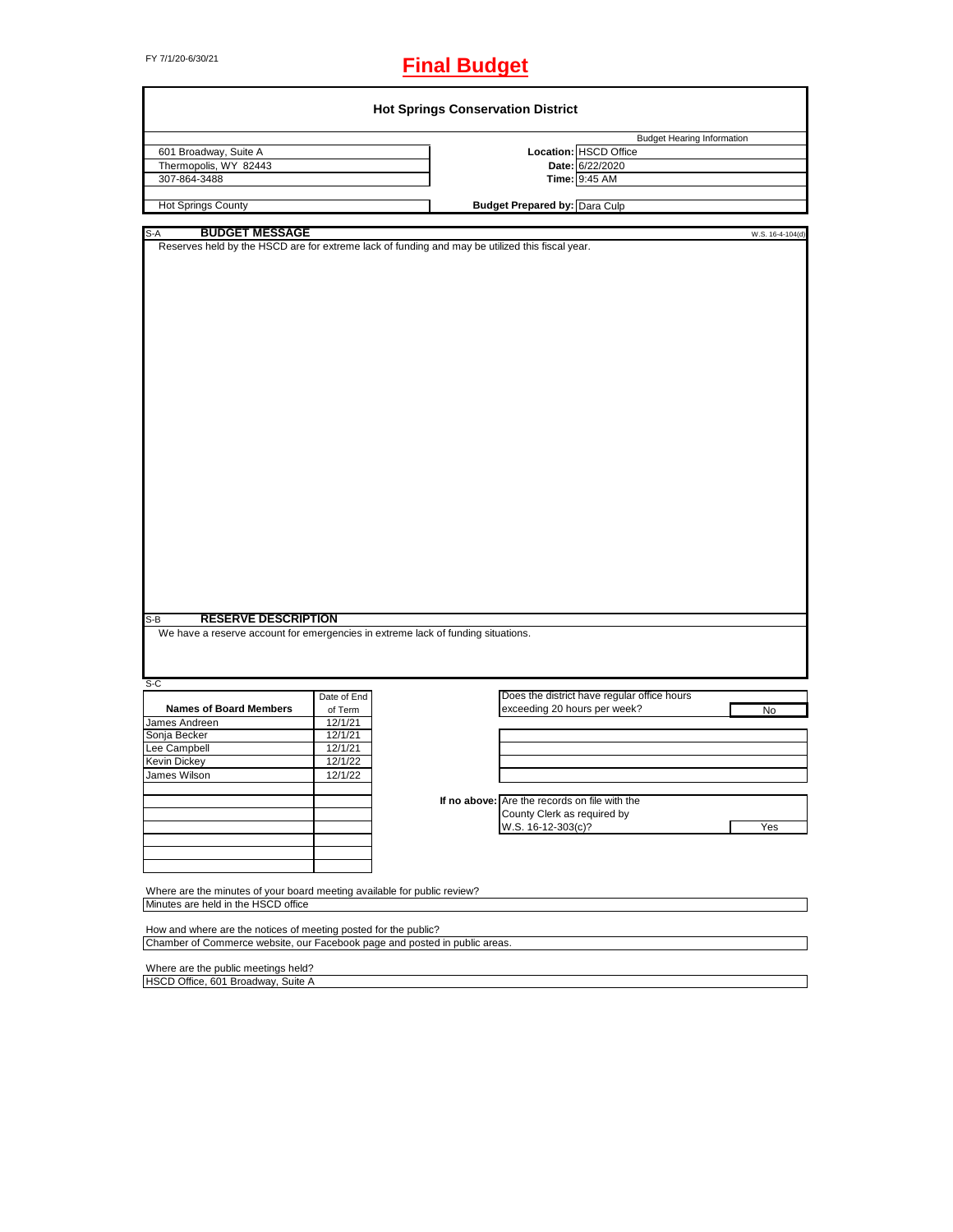#### **FINAL BUDGET SUMMARY**

|       | <b>OVERVIEW</b>                                             | 2018-2019<br>Actual | 2019-2020<br>Estimated | 2020-2021<br>Proposed | Final Approval |
|-------|-------------------------------------------------------------|---------------------|------------------------|-----------------------|----------------|
| $S-1$ | <b>Total Budgeted Expenditures</b>                          | \$47,726            | \$47,623               | \$412.202             | \$412,202      |
| $S-2$ | <b>Total Principal to Pay on Debt</b>                       | \$0                 | \$0                    | \$0                   | \$0            |
| $S-3$ | <b>Total Change to Restricted Funds</b>                     | \$0                 | \$222                  | \$0                   | \$0            |
| $S-4$ | <b>Total General Fund and Forecasted Revenues Available</b> | \$49,376            | \$70.742               | \$412.307             | \$412,307      |
| $S-5$ | Amount requested from County Commissioners                  | \$10,000            | \$10,000               | \$10,000              | \$10,000       |
| $S-6$ | <b>Additional Funding Needed:</b>                           |                     |                        | \$0                   | \$0            |

|                  | <b>REVENUE SUMMARY</b>                                    |                 | 2019-2020            | 2020-2021                         |                       |
|------------------|-----------------------------------------------------------|-----------------|----------------------|-----------------------------------|-----------------------|
|                  |                                                           |                 | Estimated            | Proposed                          | <b>Final Approval</b> |
|                  |                                                           | Actual          |                      |                                   |                       |
| $S-7$            | <b>Operating Revenues</b>                                 | \$3,244         | \$1,000              | \$1,000                           | \$1,000               |
| $S-8$            | Tax levy (From the County Treasurer)                      | \$10.000        | \$10.000             | \$10.000                          | \$10,000              |
| $S-9$            | <b>Government Support</b>                                 | \$9,754         | \$12,208             | \$10,765                          | \$10,765              |
| $S-10$           | Grants                                                    | \$4,501         | \$19,023             | \$366,168                         | \$366,168             |
| $S-11$           | Other County Support (Not from Co. Treas.)                | \$0             | \$0                  | \$0                               | \$0                   |
| $S-12$           | <b>Miscellaneous</b>                                      | \$812           | \$7,446              | \$5,397                           | \$5,397               |
| $S-13$           | <b>Other Forecasted Revenue</b>                           | \$0             | \$0                  | \$0                               | \$0                   |
|                  |                                                           |                 |                      |                                   |                       |
| $S-14$           | <b>Total Revenue</b>                                      | \$28,311        | \$49,677             | \$393,330                         | \$393,330             |
|                  | FY 7/1/20-6/30/21                                         |                 |                      | Hot Springs Conservation District |                       |
|                  | <b>EXPENDITURE SUMMARY</b>                                | 2018-2019       | 2019-2020            | 2020-2021                         | Final Approval        |
|                  |                                                           | Actual          | Estimated            | Proposed                          |                       |
|                  |                                                           | \$13,282        | \$0                  | \$0                               |                       |
| $S-15$           | <b>Capital Outlay</b><br><b>Interest and Fees On Debt</b> | \$0             | \$0                  | \$0                               | \$0<br>\$0            |
| $S-16$           |                                                           |                 |                      |                                   |                       |
| $S-17$<br>$S-18$ | <b>Administration</b><br><b>Operations</b>                | \$33,944<br>\$0 | \$15,553<br>\$29,294 | \$29,100<br>\$379,499             | \$29,100<br>\$379,499 |
| $S-19$           | <b>Indirect Costs</b>                                     | \$500           | \$2,776              | \$3,603                           | \$3,603               |
| S-20R            | <b>Expenditures paid by Reserves</b>                      | \$0             | \$0                  | \$0                               | \$0                   |
| $S-20$           | <b>Total Expenditures</b>                                 | \$47,726        | \$47,623             | \$412,202                         | \$412,202             |
|                  |                                                           |                 |                      |                                   |                       |
|                  | <b>DEBT SUMMARY</b>                                       | 2018-2019       | 2019-2020            | 2020-2021                         |                       |
|                  |                                                           | Actual          | Estimated            | Proposed                          | <b>Final Approval</b> |
|                  |                                                           |                 |                      |                                   |                       |
| $S-21$           | <b>Principal Paid on Debt</b>                             | \$0             | \$0                  | \$0                               | \$0                   |
|                  |                                                           | 2018-2019       | 2019-2020            | 2020-2021                         |                       |
|                  | <b>CASH AND INVESTMENTS</b>                               | Actual          | Estimated            | Proposed                          | <b>Final Approval</b> |
|                  |                                                           |                 |                      |                                   |                       |
| $S-22$           | <b>TOTAL GENERAL FUNDS</b>                                | \$21,065        | \$21,065             | \$18,977                          | \$18,977              |
|                  |                                                           |                 |                      |                                   |                       |
|                  | <b>Summary of Reserve Funds</b>                           |                 |                      |                                   |                       |
| $S-23$           | <b>Beginning Balance in Reserve Accounts</b>              |                 |                      |                                   |                       |
| 0.01             | <b>A. Obelowne was I Dalet Own dea Foundation</b>         | $\overline{a}$  | ∩∩l                  | ô۵                                | $\overline{a}$        |

| S-23   | <b>Beginning Balance in Reserve Accounts</b> |          |                  |          |          |
|--------|----------------------------------------------|----------|------------------|----------|----------|
| S-24   | a. Sinking and Debt Service Funds            | \$0      | \$0 <sub>1</sub> | \$0      | \$0      |
| $S-25$ | b. Reserves                                  | \$40.416 | \$40.416         | \$40.638 | \$40.638 |
| S-26   | c. Bond Funds                                | \$0      | <b>SO</b>        | \$0      | \$0      |
|        | Total Reserves (a+b+c)                       | \$40,416 | \$40,416         | \$40,638 | \$40,638 |
| S-27   | Amount to be added                           |          |                  |          |          |
| $S-28$ | a. Sinking and Debt Service Funds            | \$0      | \$0              | \$0      | \$0      |
| S-29   | b. Reserves                                  | \$0      | \$222            | \$0      | \$0      |
| $S-30$ | c. Bond Funds                                | \$0      | \$0              | \$0      | \$0      |
|        | Total to be added (a+b+c)                    | \$0      | \$222            | \$0      | \$0      |
|        |                                              |          |                  |          |          |
| S-31   | Subtotal                                     | \$40.416 | \$40.638         | \$40.638 | \$40.638 |
| S-32   | Less Total to be spent                       | \$0      | \$0              | \$0      | \$0      |
| S-33   | TOTAL RESERVES AT END OF FISCAL YEAR         | \$40.416 | \$40.638         | \$40.638 | \$40.638 |

*End of Summary*

*Budget Officer / District Official (if not same as "Submitted by")*

Date adopted by Special District

Thermopolis, WY 82443 **DISTRICT ADDRESS:** 601 Broadway, Suite A **PREPARED BY:** Dara Culp

**DISTRICT PHONE:** 307-864-3488

1/23/19 *Form approved by Wyoming Department of Audit, Public Funds Division Prepared in compliance with the Uniform Municipal Fiscal Procedures Act (W.S. 16-4-101 through 124) as it applies.*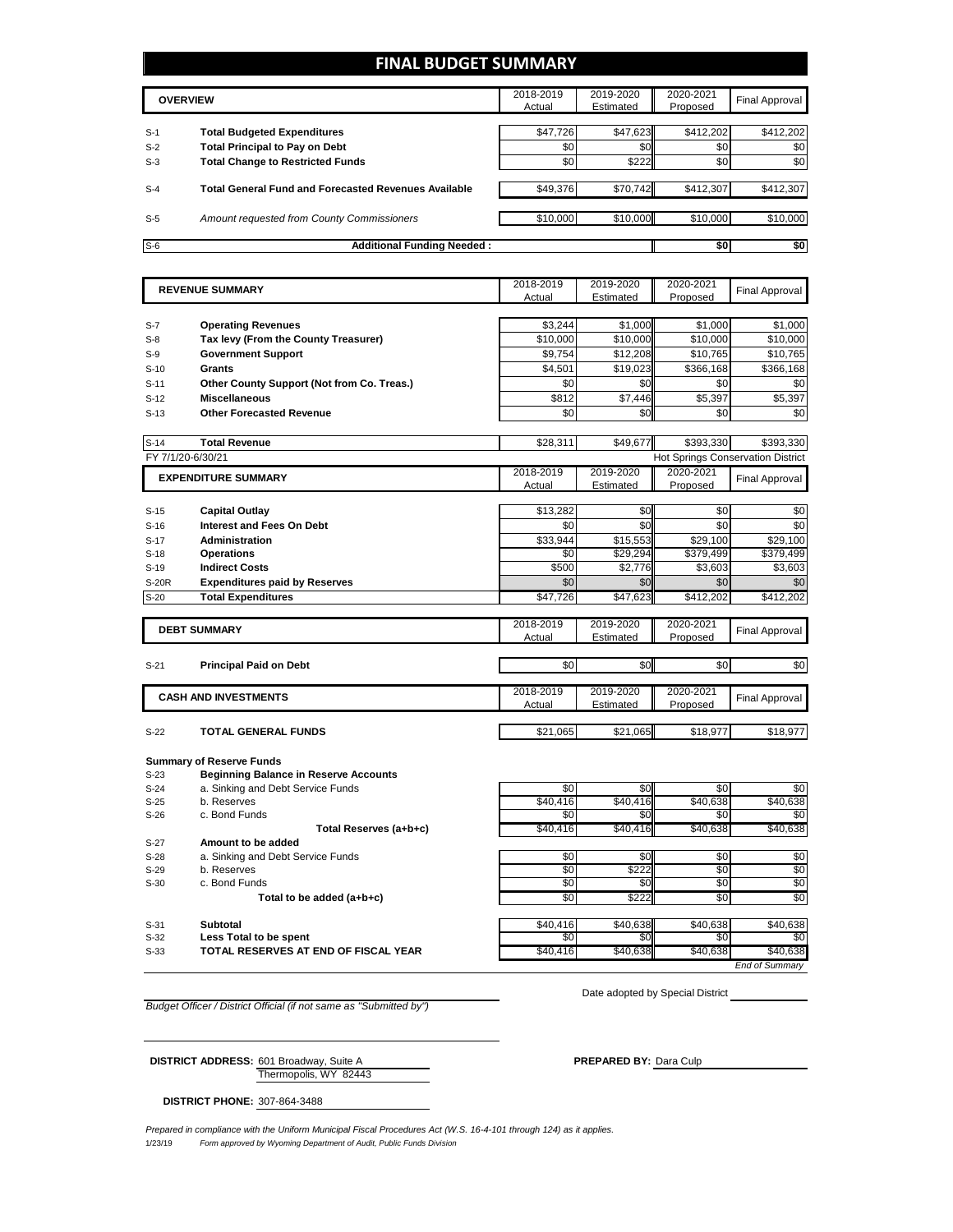## **Final Budget**

|                      | Hot Springs Conservation District              |                     |                        | <b>FYE</b>            | 6/30/2021             |
|----------------------|------------------------------------------------|---------------------|------------------------|-----------------------|-----------------------|
|                      | <b>NAME OF DISTRICT/BOARD</b>                  |                     |                        |                       |                       |
|                      | PROPERTY TAXES AND ASSESSMENTS                 |                     |                        |                       |                       |
|                      |                                                | 2018-2019           | 2019-2020              | 2020-2021             |                       |
|                      |                                                | Actual              | Estimated              | Proposed              | <b>Final Approval</b> |
| $R-1$                | <b>Property Taxes and Assessments Received</b> |                     |                        |                       |                       |
| $R - 1.1$            | Tax Levy (From the County Treasurer)           | \$10,000            | \$10,000               | \$10,000              | \$10,000              |
| $R-1.2$              | <b>Other County Support</b>                    |                     |                        |                       |                       |
|                      | <b>FORECASTED REVENUE</b>                      |                     |                        |                       |                       |
|                      |                                                |                     |                        |                       |                       |
|                      |                                                | 2018-2019<br>Actual | 2019-2020<br>Estimated | 2020-2021<br>Proposed | <b>Final Approval</b> |
| $R-2$                | <b>Revenues from Other Governments</b>         |                     |                        |                       |                       |
| $R - 2.1$            | State Aid                                      | \$8,824             | \$8,785                | \$8,824               | \$8,824               |
| $R-2.2$              | Additional County Aid (non-treasurer)          |                     |                        |                       |                       |
| $R - 2.3$            | City (or Town) Aid                             |                     |                        |                       |                       |
| $R-2.4$              | <b>LAB FUNDS</b><br>Other (Specify)            | \$930               | \$3,423                | \$1,941               | \$1,941               |
| $R-2.5$              | <b>Total Government Support</b>                | \$9,754             | \$12,208               | \$10,765              | \$10,765              |
| $R-3$                | <b>Operating Revenues</b>                      |                     |                        |                       |                       |
| $R - 3.1$            | <b>Customer Charges</b>                        | \$2,000             | \$1,000                | \$1,000               | \$1,000               |
| $R-3.2$              | Sales of Goods or Services                     | \$1,244             | \$0                    | \$0                   |                       |
| $R - 3.3$            | <b>Other Assessments</b>                       |                     |                        |                       |                       |
| $R - 3.4$            | <b>Total Operating Revenues</b>                | \$3.244             | \$1,000                | \$1,000               | \$1,000               |
| $R-4$                | Grants                                         |                     |                        |                       |                       |
| $R - 4.1$            | <b>Direct Federal Grants</b>                   |                     |                        |                       |                       |
| $R - 4.2$            | Federal Grants thru State Agencies             | \$0                 | \$0                    | \$174,000             | \$174,000             |
| $R-4.3$              | <b>Grants from State Agencies</b>              | \$4,501             | \$19,023               | \$192,168             | \$192,168             |
| $R - 4.4$            | <b>Total Grants</b>                            | \$4,501             | \$19,023               | \$366,168             | \$366,168             |
| $R-5$                | <b>Miscellaneous Revenue</b>                   |                     |                        |                       |                       |
| $R - 5.1$<br>$R-5.2$ | Interest<br>SPECIAL PROJECTS INC               | \$210<br>\$602      | \$284<br>\$6,162       | \$350<br>\$4,047      | \$350<br>\$4,047      |
| $R-5.3$              | Other: Specify<br>Other: See Additional        |                     | \$1,000                | $\overline{$1,000}$   | \$1,000               |
| $R - 5.4$            | <b>Total Miscellaneous</b>                     | \$812               | \$7,446                | \$5,397               | \$5,397               |
| $R - 5.5$            | <b>Total Forecasted Revenue</b>                | \$18,311            | \$39,677               | \$383,330             | \$383.330             |
| $R-6$                | <b>Other Forecasted Revenue</b>                |                     |                        |                       |                       |
| $R-6.1$              | a. Other past due-as estimated by Co. Treas.   |                     |                        |                       |                       |
| $R-6.2$              | b. Other forecasted revenue (specify):         |                     |                        |                       |                       |
| $R-6.3$              |                                                |                     |                        |                       |                       |
| $R-6.4$              |                                                |                     |                        |                       |                       |
| $R-6.5$              |                                                |                     |                        |                       |                       |
|                      |                                                |                     |                        |                       |                       |

R-6.6 **Total Other Forecasted Revenue (a+b)** \$0 \$0 \$0 \$0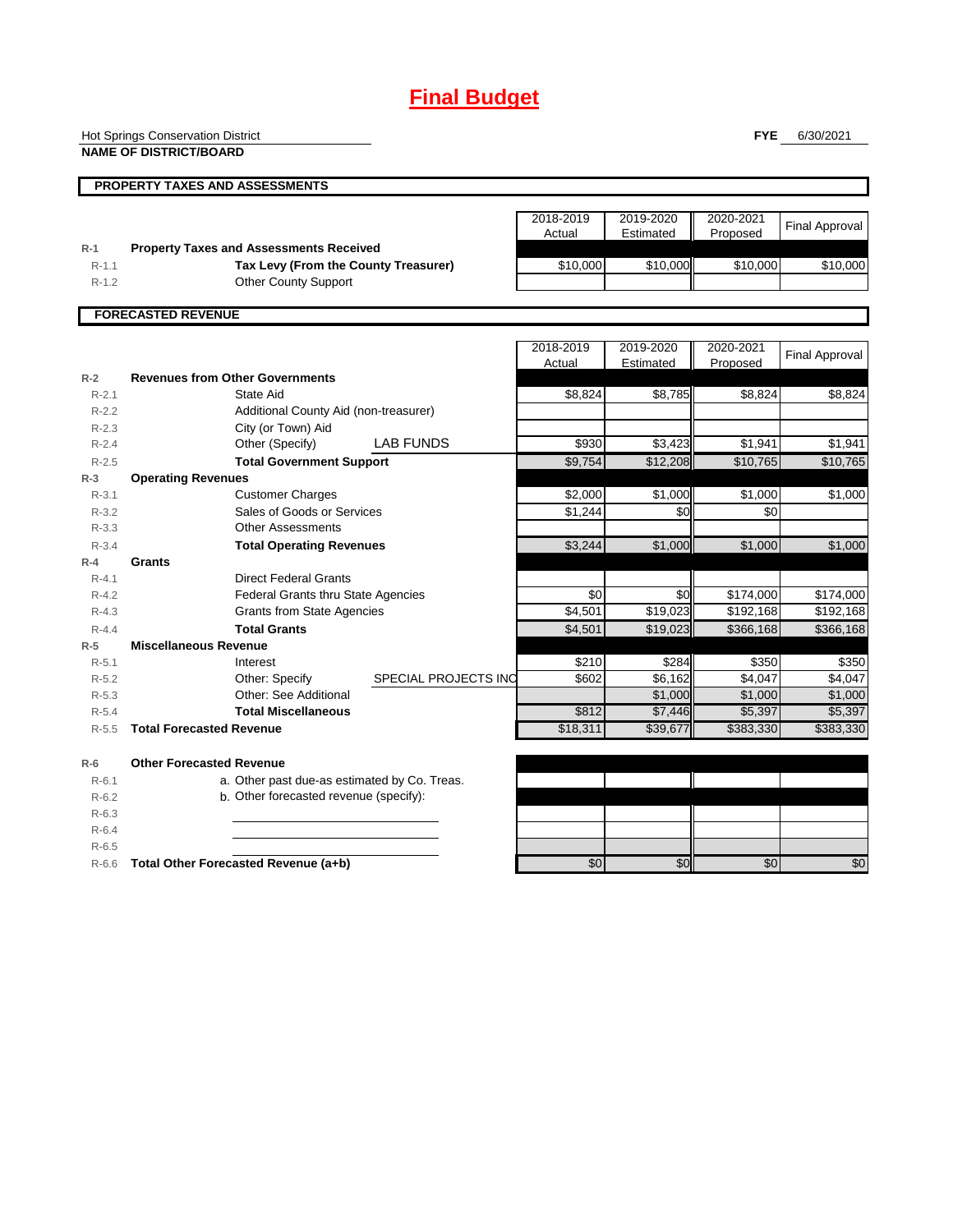#### **CAPITAL OUTLAY BUDGET**

|           |                             |                         | Auudi    |
|-----------|-----------------------------|-------------------------|----------|
| $E-1$     | <b>Capital Outlay</b>       |                         |          |
| $E - 1.1$ |                             | <b>Real Property</b>    |          |
| $E - 1.2$ |                             | Vehicles                |          |
| $E-1.3$   |                             | <b>Office Equipment</b> | \$1,382  |
| $E - 1.4$ |                             | Other (Specify)         |          |
| $E-1.5$   |                             |                         | \$11,900 |
| $E - 1.6$ |                             |                         |          |
| $E - 1.7$ |                             |                         |          |
| $E-1.8$   | <b>TOTAL CAPITAL OUTLAY</b> |                         | \$13.282 |

|           |                             |                      | 2018-2019 | 2019-2020 | 2020-2021 | Final Approval |
|-----------|-----------------------------|----------------------|-----------|-----------|-----------|----------------|
|           |                             |                      | Actual    | Estimated | Proposed  |                |
|           | <b>Capital Outlay</b>       |                      |           |           |           |                |
| $E-1.1$   |                             | <b>Real Property</b> |           |           |           |                |
| $E - 1.2$ |                             | Vehicles             |           |           |           |                |
| $E - 1.3$ |                             | Office Equipment     | \$1,382   |           |           |                |
| $E - 1.4$ |                             | Other (Specify)      |           |           |           |                |
| $E-1.5$   |                             |                      | \$11,900  |           |           |                |
| $E-1.6$   |                             |                      |           |           |           |                |
| $E - 1.7$ |                             |                      |           |           |           |                |
| $E-1.8$   | <b>TOTAL CAPITAL OUTLAY</b> |                      | \$13,282  | \$0       | \$0       | \$0            |

#### **ADMINISTRATION BUDGET**

|           |                                      |                                 | Actual   |
|-----------|--------------------------------------|---------------------------------|----------|
| $E-2$     | <b>Personnel Services</b>            |                                 |          |
| $E - 2.1$ |                                      | Administrator                   | \$7,793  |
| $E-2.2$   |                                      | Secretary                       |          |
| $E - 2.3$ |                                      | Clerical                        |          |
| $E - 2.4$ |                                      | Other (Specify)                 |          |
| $E - 2.5$ |                                      |                                 |          |
| $E - 2.6$ |                                      |                                 |          |
| $E - 2.7$ |                                      |                                 |          |
| $E-3$     | <b>Board Expenses</b>                |                                 |          |
| $E - 3.1$ |                                      | Travel                          |          |
| $E - 3.2$ |                                      | Mileage                         |          |
| $E - 3.3$ |                                      | Other (Specify)                 |          |
| $E - 3.4$ |                                      |                                 |          |
| $E - 3.5$ |                                      |                                 |          |
| $E - 3.6$ |                                      |                                 |          |
| $E-4$     | <b>Contractual Services</b>          |                                 |          |
| $E - 4.1$ |                                      | Legal                           |          |
| $E - 4.2$ |                                      | Accounting/Auditing             |          |
| $E - 4.3$ |                                      | Other (Specify)                 |          |
| $E-4.4$   |                                      |                                 |          |
| $E - 4.5$ |                                      |                                 |          |
| $E-4.6$   |                                      |                                 |          |
| $E-5$     | <b>Other Administrative Expenses</b> |                                 |          |
| $E - 5.1$ |                                      | <b>Office Supplies</b>          |          |
| $E - 5.2$ |                                      | Office equipment, rent & repair |          |
| $E - 5.3$ |                                      | Education                       |          |
| $E - 5.4$ |                                      | Registrations                   |          |
| $E - 5.5$ |                                      | Other (Specify)                 |          |
| $E - 5.6$ |                                      | <b>OPERATIONS</b>               | \$26,151 |
| $E - 5.7$ |                                      |                                 |          |
| $E - 5.8$ |                                      |                                 |          |
| $E-6$     | <b>TOTAL ADMINISTRATION</b>          |                                 | \$33,944 |

|           |                                      | 2018-2019 | 2019-2020 | 2020-2021 | <b>Final Approval</b> |
|-----------|--------------------------------------|-----------|-----------|-----------|-----------------------|
| $E-2$     | <b>Personnel Services</b>            | Actual    | Estimated | Proposed  |                       |
| $E - 2.1$ | Administrator                        | \$7,793   | \$13,728  | \$25,000  | \$25,000              |
| $E - 2.2$ | Secretary                            |           |           |           |                       |
| $E - 2.3$ | Clerical                             |           |           |           |                       |
| $E - 2.4$ | Other (Specify)                      |           |           |           |                       |
| $E - 2.5$ |                                      |           |           |           |                       |
| $E-2.6$   |                                      |           |           |           |                       |
| $E - 2.7$ |                                      |           |           |           |                       |
| $E-3$     | <b>Board Expenses</b>                |           |           |           |                       |
| $E - 3.1$ | Travel                               |           |           |           |                       |
| $E - 3.2$ | Mileage                              |           |           |           |                       |
| $E - 3.3$ | Other (Specify)                      |           |           |           |                       |
| $E - 3.4$ |                                      |           |           |           |                       |
| $E - 3.5$ |                                      |           |           |           |                       |
| $E - 3.6$ |                                      |           |           |           |                       |
| $E-4$     | <b>Contractual Services</b>          |           |           |           |                       |
| $E - 4.1$ | Legal                                |           |           |           |                       |
| $E - 4.2$ | Accounting/Auditing                  |           | \$1,000   | \$2,000   | \$2,000               |
| $E - 4.3$ | Other (Specify)                      |           |           |           |                       |
| $E-4.4$   |                                      |           |           |           |                       |
| $E - 4.5$ |                                      |           |           |           |                       |
| $E - 4.6$ |                                      |           |           |           |                       |
| $E-5$     | <b>Other Administrative Expenses</b> |           |           |           |                       |
| $E - 5.1$ | <b>Office Supplies</b>               |           | \$452     | \$1,000   | \$1,000               |
| $E - 5.2$ | Office equipment, rent & repair      |           | \$373     | \$1,000   | \$1,000               |
| $E - 5.3$ | Education                            |           | \$0       | \$100     | \$100                 |
| $E - 5.4$ | Registrations                        |           |           |           |                       |
| $E - 5.5$ | Other (Specify)                      |           |           |           |                       |
| $E-5.6$   | <b>OPERATIONS</b>                    | \$26,151  |           |           |                       |
| $E - 5.7$ |                                      |           |           |           |                       |
| $E - 5.8$ |                                      |           |           |           |                       |
| $E-6$     | <b>TOTAL ADMINISTRATION</b>          | \$33,944  | \$15,553  | \$29,100  | \$29,100              |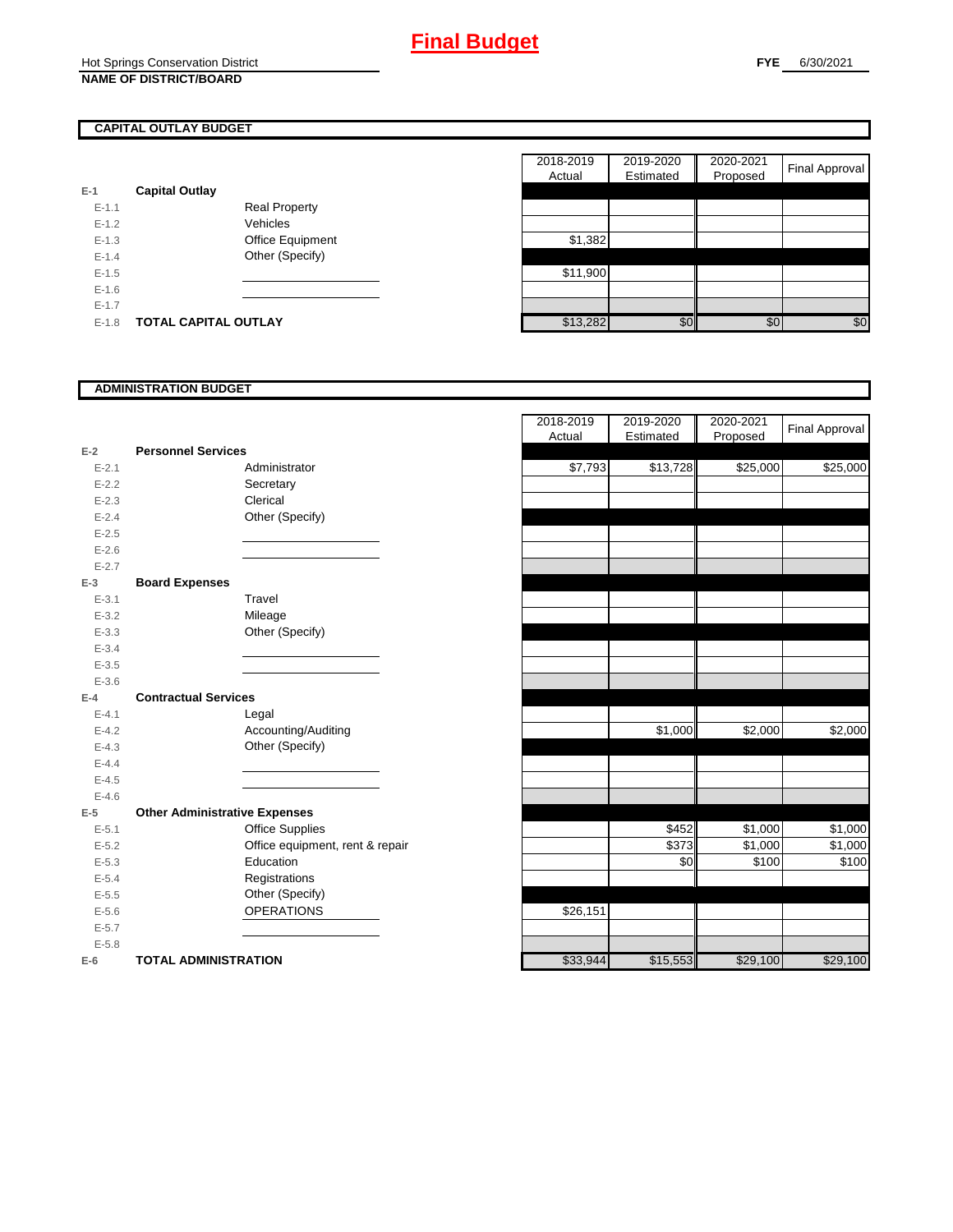**FYE** 6/30/2021

#### **OPERATIONS BUDGET**

| E-7        | <b>Personnel Services</b>              |
|------------|----------------------------------------|
| $E - 7.1$  | <b>Wages--Operations</b>               |
| $E - 7.2$  | <b>Service Contracts</b>               |
| $E - 7.3$  | Other (Specify)                        |
| $E - 7.4$  |                                        |
| $E - 7.5$  |                                        |
| $E - 7.6$  |                                        |
| $E-8$      | <b>Travel</b>                          |
| $E-8.1$    | Mileage                                |
| $E - 8.2$  | Other (Specify)                        |
| $E - 8.3$  | TRAVEL                                 |
| $E - 8.4$  |                                        |
| $E - 8.5$  |                                        |
| E-9        | <b>Operating supplies (List)</b>       |
| $E-9.1$    |                                        |
| $E - 9.2$  |                                        |
| $E - 9.3$  |                                        |
| $E-9.4$    |                                        |
| $E - 9.5$  |                                        |
| $E-10$     | <b>Program Services (List)</b>         |
| $E-10.1$   | <b>SPECIAL PROJECTS EX</b>             |
| $E-10.2$   | <b>ADVERTISING</b>                     |
| $E-10.3$   | OUTREACH                               |
| $E-10.4$   | KIDS EDUCATION PROC                    |
| $E - 10.5$ |                                        |
| $E-11$     | <b>Contractual Arrangements (List)</b> |
| $E-11.1$   | 319 GRANT EXPENSE                      |
| $E-11.2$   | WY DOA GRANT EXPEN                     |
| $E-11.3$   |                                        |
| $E-11.4$   |                                        |
| $E-11.5$   |                                        |
| $E-12$     | <b>Other operations (Specify)</b>      |
| $E-12.1$   | REIMBURSABLE EXPEN                     |
| $E-12.2$   | <b>MEETING/WORKSHOP I</b>              |
| $E-12.3$   | <b>LAB FUNDS EXPENSE</b>               |
| $E-12.4$   | MEMBERSHIPS/DUES                       |
| $E-12.5$   | see additional details                 |
| $E-13$     | <b>TOTAL OPERATIONS</b>                |

|                |                                        | 2018-2019<br><b>Actual</b> | 2019-2020<br>Estimated | 2020-2021<br>Proposed | <b>Final Approval</b> |
|----------------|----------------------------------------|----------------------------|------------------------|-----------------------|-----------------------|
| $\overline{7}$ | <b>Personnel Services</b>              |                            |                        |                       |                       |
| $E - 7.1$      | Wages--Operations                      |                            |                        |                       |                       |
| $E - 7.2$      | <b>Service Contracts</b>               |                            |                        |                       |                       |
| $E - 7.3$      | Other (Specify)                        |                            |                        |                       |                       |
| $E - 7.4$      |                                        |                            |                        |                       |                       |
| $E - 7.5$      |                                        |                            |                        |                       |                       |
| $E - 7.6$      |                                        |                            |                        |                       |                       |
| 8              | <b>Travel</b>                          |                            |                        |                       |                       |
| $E - 8.1$      | Mileage                                |                            | \$119                  | \$500                 | \$500                 |
| $E - 8.2$      | Other (Specify)                        |                            |                        |                       |                       |
| $E - 8.3$      | TRAVEL                                 |                            | \$50                   | \$500                 | \$500                 |
| $E - 8.4$      |                                        |                            |                        |                       |                       |
| $E - 8.5$      |                                        |                            |                        |                       |                       |
| 9              | <b>Operating supplies (List)</b>       |                            |                        |                       |                       |
| $E-9.1$        |                                        |                            |                        |                       |                       |
| $E - 9.2$      |                                        |                            |                        |                       |                       |
| $E - 9.3$      |                                        |                            |                        |                       |                       |
| $E - 9.4$      |                                        |                            |                        |                       |                       |
| $E - 9.5$      |                                        |                            |                        |                       |                       |
| $10^{\circ}$   | <b>Program Services (List)</b>         |                            |                        |                       |                       |
| $E-10.1$       | SPECIAL PROJECTS EX                    |                            | \$6,162                | \$6,290               | \$6,290               |
| $E-10.2$       | <b>ADVERTISING</b>                     |                            | \$86                   | \$300                 | \$300                 |
| $E-10.3$       | <b>OUTREACH</b>                        |                            | \$116                  | \$1,500               | \$1,500               |
| $E-10.4$       | KIDS EDUCATION PROC                    |                            | \$0                    | \$500                 | \$500                 |
| $E-10.5$       |                                        |                            |                        |                       |                       |
| $-11$          | <b>Contractual Arrangements (List)</b> |                            |                        |                       |                       |
| $E-11.1$       | 319 GRANT EXPENSE                      |                            | \$0                    | \$174,000             | \$174,000             |
| $E-11.2$       | WY DOA GRANT EXPEN                     |                            | \$19,023               | \$192,168             | \$192,168             |
| $E-11.3$       |                                        |                            |                        |                       |                       |
| $E-11.4$       |                                        |                            |                        |                       |                       |
| $E-11.5$       |                                        |                            |                        |                       |                       |
| 12             | <b>Other operations (Specify)</b>      |                            |                        |                       |                       |
| $E-12.1$       | REIMBURSABLE EXPEN                     |                            | \$0                    | \$1,000               | \$1,000               |
| $E-12.2$       | MEETING/WORKSHOP I                     |                            | \$0                    | \$100                 | \$100                 |
| $E-12.3$       | <b>LAB FUNDS EXPENSE</b>               |                            | \$3,422                | \$1,941               | \$1,941               |
| $E-12.4$       | MEMBERSHIPS/DUES                       |                            | \$252                  | \$500                 | \$500                 |
| $E-12.5$       | see additional details                 |                            | \$64                   | \$200                 | \$200                 |
| $-13$          | <b>TOTAL OPERATIONS</b>                | \$0                        | \$29,294               | \$379,499             | \$379,499             |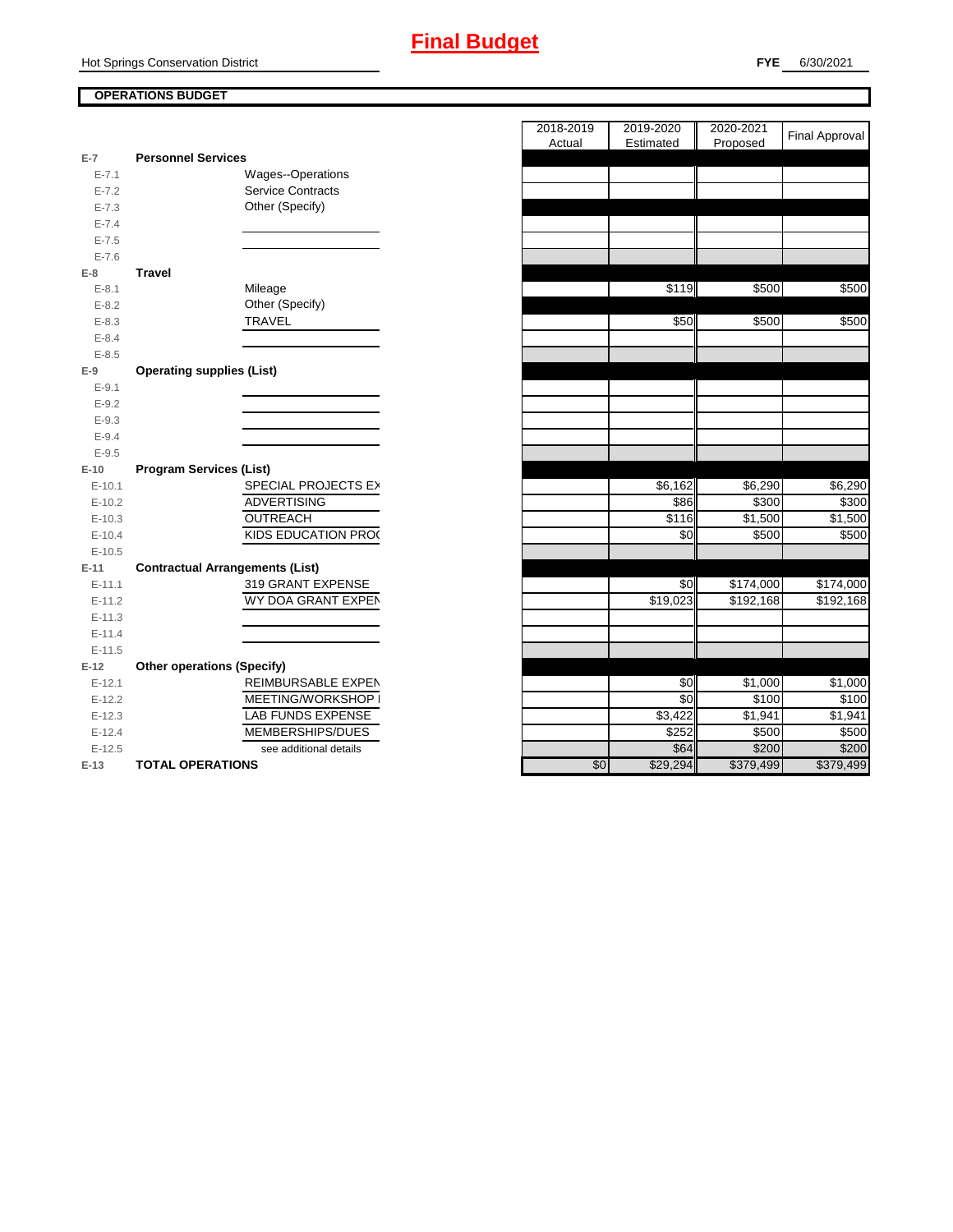#### **INDIRECT COSTS BUDGET**

|          |                              | Actual | Estimated | Proposed |         |
|----------|------------------------------|--------|-----------|----------|---------|
| $E-14$   | Insurance                    |        |           |          |         |
| $E-14.1$ | Liability                    |        | \$200     | \$200    | \$200   |
| $E-14.2$ | Buildings and vehicles       |        |           |          |         |
| $E-14.3$ | Equipment                    |        |           |          |         |
| $E-14.4$ | Other (Specify)              |        |           |          |         |
| $E-14.5$ | <b>BONDS</b>                 |        | \$200     | \$200    | \$200   |
| $E-14.6$ | <b>FIRE</b>                  |        | \$159     | \$160    | \$160   |
| $E-14.7$ | see additional details       | \$500  | \$500     | \$1,000  | \$1,000 |
| $E-15$   | Indirect payroll costs:      |        |           |          |         |
| $E-15.1$ | FICA (Social Security) taxes |        | \$1,609   | \$1,913  | \$1,913 |
| $E-15.2$ | <b>Workers Compensation</b>  |        | \$72      | \$85     | \$85    |
| $E-15.3$ | <b>Unemployment Taxes</b>    |        | \$36II    | \$45     | \$45    |
| $E-15.4$ | Retirement                   |        |           |          |         |
| $E-15.5$ | Health Insurance             |        |           |          |         |
| $E-15.6$ | Other (Specify)              |        |           |          |         |
| $E-15.7$ |                              |        |           |          |         |
| $E-15.8$ |                              |        |           |          |         |
| $E-15.9$ |                              |        |           |          |         |
| $E-17$   | <b>TOTAL INDIRECT COSTS</b>  | \$500  | \$2,776   | \$3,603  | \$3,603 |

| 2018-2019<br>Actual | 2019-2020<br>Estimated | 2020-2021<br>Proposed | <b>Final Approval</b> |
|---------------------|------------------------|-----------------------|-----------------------|
|                     |                        |                       |                       |
|                     | \$200                  | \$200                 | \$200                 |
|                     |                        |                       |                       |
|                     |                        |                       |                       |
|                     |                        |                       |                       |
|                     | \$200                  | \$200                 | \$200                 |
|                     | \$159                  | \$160                 | \$160                 |
| \$500               | \$500                  | \$1,000               | \$1,000               |
|                     |                        |                       |                       |
|                     | \$1,609                | \$1,913               | \$1,913               |
|                     | \$72                   | \$85                  | \$85                  |
|                     | \$36                   | \$45                  | \$45                  |
|                     |                        |                       |                       |
|                     |                        |                       |                       |
|                     |                        |                       |                       |
|                     |                        |                       |                       |
|                     |                        |                       |                       |
|                     |                        |                       |                       |
|                     |                        |                       |                       |
| \$500               | \$2,776                | \$3,603               | \$3,603               |

#### **DEBT SERVICE BUDGET**

|         |                           | 2018-2019 | 2019-2020 | 2020-2021 | Final Approval |
|---------|---------------------------|-----------|-----------|-----------|----------------|
|         |                           | Actual    | Estimated | Proposed  |                |
| $D-1$   | <b>Debt Service</b>       |           |           |           |                |
| $D-1.1$ | Principal                 |           |           |           |                |
| $D-1.2$ | Interest                  |           |           |           |                |
| $D-1.3$ | Fees                      |           |           |           |                |
| $D-2$   | <b>TOTAL DEBT SERVICE</b> | \$0       | \$0       | \$0       | \$0            |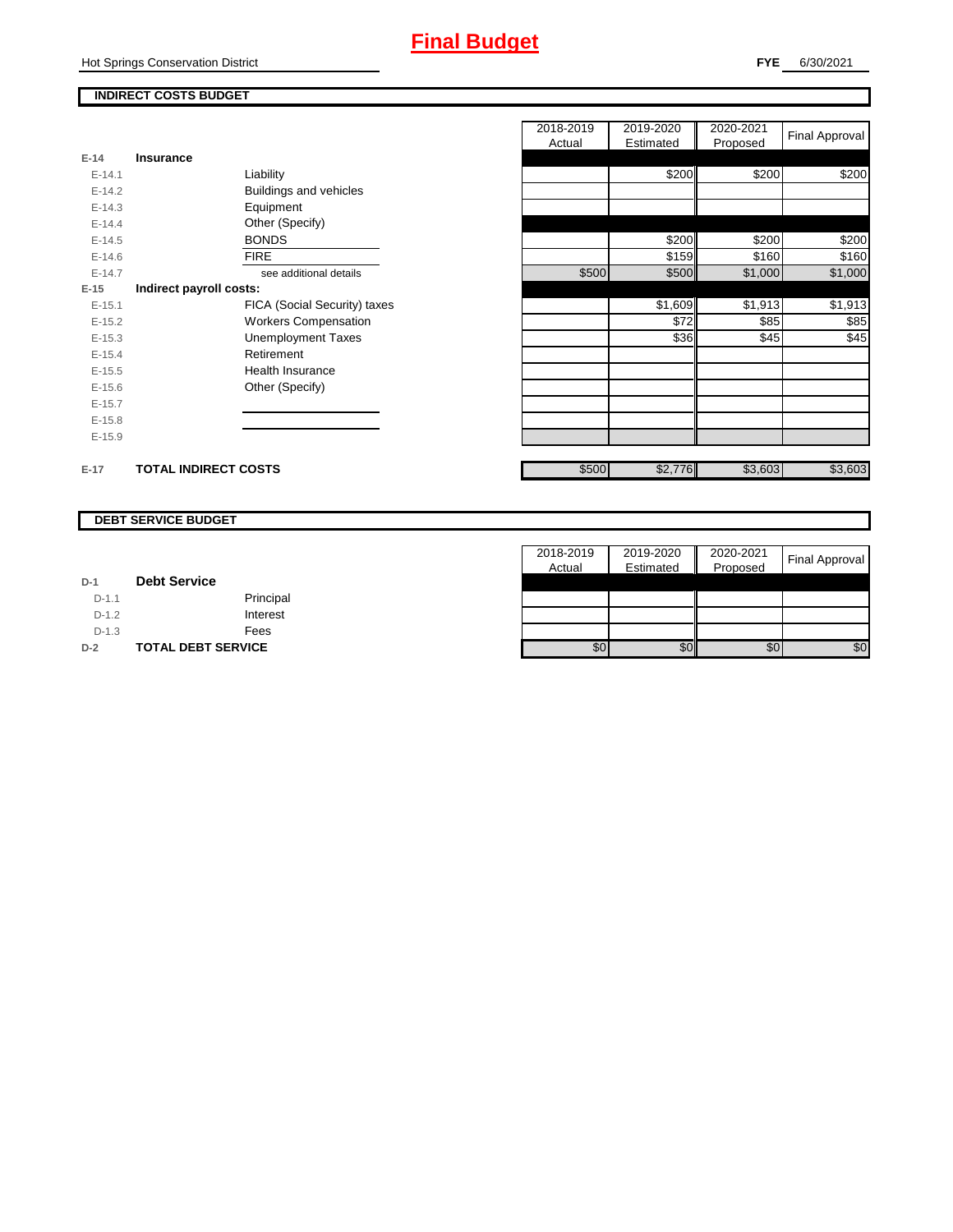#### Hot Springs Conservation District **NAME OF DISTRICT/BOARD**

|         |                                                     | End of Year | Beginning | <b>Beginning</b> |                       |
|---------|-----------------------------------------------------|-------------|-----------|------------------|-----------------------|
|         |                                                     | 2018-2019   | 2019-2020 | 2020-2021        | <b>Final Approval</b> |
| $C-1$   | <b>Balances at Beginning of Fiscal Year</b>         | Actual      | Estimated | Proposed         |                       |
| $C-1.1$ | General Fund Checking Account Balance               | \$21,065    | \$21,065  | \$18,977         | \$18,977              |
| $C-1.2$ | Savings and Investments Account Balance             |             |           |                  |                       |
| $C-1.3$ | General Fund CD Balance                             |             | \$0       |                  |                       |
| $C-1.4$ | All Other Funds                                     |             | \$0       |                  |                       |
| $C-1.5$ | Reserves (From Below)                               | \$40,416    | \$40,416  | \$40,638         | \$40,638              |
| $C-1.6$ | <b>Total Estimated Cash and Investments on Hand</b> | \$61,481    | \$61,481  | \$59,615         | \$59,615              |
| $C-2$   | <b>General Fund Reductions:</b>                     |             |           |                  |                       |
| $C-2.1$ | a. Unpaid bills at FYE                              |             |           |                  |                       |
| $C-2.2$ | b. Reserves                                         | \$40,416    | \$40,638  | \$40,638         | \$40,638              |
| $C-2.3$ | Total Deductions (a+b)                              | \$40,416    | \$40,638  | \$40,638         | \$40,638              |
| $C-2.4$ | <b>Estimated Non-Restricted Funds Available</b>     | \$21.065    | \$20,843  | \$18,977         | \$18,977              |

#### **SINKING & DEBT SERVICE FUNDS**

| $C-3$    |                                                             | 2018-2019<br>Actual | 2019-2020<br>Estimated | 2020-2021<br>Proposed | <b>Final Approval</b> |
|----------|-------------------------------------------------------------|---------------------|------------------------|-----------------------|-----------------------|
| $C-3.1$  | Beginning Balance in Reserve Account (end of previous year) |                     | \$0                    | \$0                   |                       |
| $C-3.2$  | Date of Reserve Approval in Minutes:                        |                     |                        |                       |                       |
| $C-3.3$  | Amount to be added to the reserve                           |                     |                        |                       |                       |
| $C-3.4$  | Date of Reserve Approval in Minutes:                        |                     |                        |                       |                       |
| $C-3.5$  | SUB-TOTAL                                                   | \$0                 | \$0 <sub>l</sub>       | \$0                   | \$0                   |
| $C-3.6$  | Identify the amount and project to be spent                 |                     |                        |                       |                       |
| $C-3.7$  | а.                                                          |                     |                        |                       |                       |
| $C-3.8$  | b.                                                          |                     |                        |                       |                       |
| $C-3.9$  |                                                             |                     |                        |                       |                       |
| $C-3.10$ | Date of Reserve Approval in Minutes:                        |                     |                        |                       |                       |
| $C-3.11$ | TOTAL CAPITAL OUTLAY (a+b+c)                                | \$0                 | \$0                    | \$0                   | \$0                   |
| $C-3.12$ | Balance to be retained                                      | \$0                 | \$0                    | \$0                   | \$0                   |

#### **RESERVES**

Г

|            |                                                             | 2018-2019 | 2019-2020 | 2020-2021 | Final Approval |
|------------|-------------------------------------------------------------|-----------|-----------|-----------|----------------|
| $C-4$      |                                                             | Actual    | Estimated | Proposed  |                |
| $C-4.1$    | Beginning Balance in Reserve Account (end of previous year) | \$40,416  | \$40,416  | \$40,638  | \$40,638       |
| $C - 4.2$  | Date of Reserve Approval in Minutes:                        |           |           |           |                |
| $C-4.3$    | Amount to be added to the reserve                           |           | \$222     |           |                |
| $C-4.4$    | Date of Reserve Approval in Minutes:                        |           |           |           |                |
| $C-4.5$    | SUB-TOTAL                                                   | \$40,416  | \$40,638  | \$40,638  | \$40.638       |
| $C-4.6$    | Identify the amount and project to be spent                 |           |           |           |                |
| $C-4.7$    | a.                                                          |           |           |           |                |
| $C-4.8$    | b.                                                          |           |           |           |                |
| $C-4.9$    |                                                             |           |           |           |                |
| $C-4.10$   | Date of Reserve Approval in Minutes:                        |           |           |           |                |
| $C - 4.11$ | TOTAL OTHER RESERVE OUTLAY (a+b+c)                          | \$0       | \$0       | \$0       | \$0            |
| $C-4.12$   | Balance to be retained                                      | \$40,416  | \$40,638  | \$40,638  | \$40,638       |

### **BOND FUNDS**

|         |                                                             | 2018-2019 | 2019-2020 | 2020-2021 |                |
|---------|-------------------------------------------------------------|-----------|-----------|-----------|----------------|
| $C-5$   |                                                             | Actual    | Estimated | Proposed  | Final Approval |
| $C-5.1$ | Beginning Balance in Reserve Account (end of previous year) |           | \$0       | \$0       |                |
| $C-5.2$ | Date of Reserve Approval in Minutes:                        |           |           |           |                |
| $C-5.3$ | Amount to be added to the reserve                           |           |           |           |                |
| $C-5.4$ | Date of Reserve Approval in Minutes:                        |           |           |           |                |
| $C-5.5$ | SUB-TOTAL                                                   | \$0       | \$0       | \$0       | \$0            |
| $C-5.6$ | Identify the amount and project to be spent                 |           |           |           |                |
| $C-5.7$ | Date of Reserve Approval in Minutes:                        |           |           |           |                |
| $C-5.8$ | Balance to be retained                                      | \$0       | \$0       | \$0       | \$0            |
|         |                                                             |           |           |           |                |
| $C-5.9$ | TOTAL TO BE SPENT                                           | \$0       | \$0       | \$0       | \$0            |